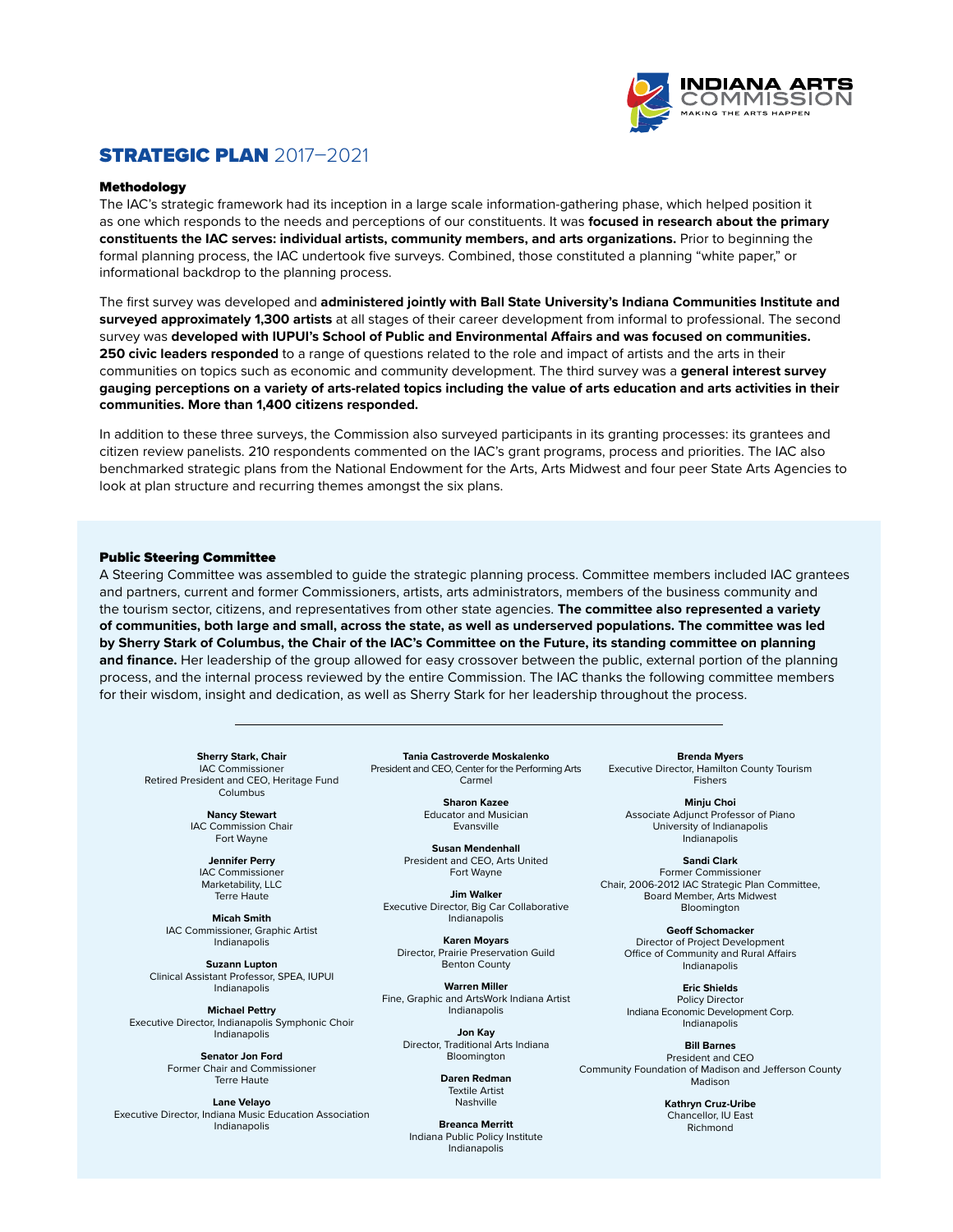### Public Forums

Survey findings were shared with the strategic plan steering committee who **identified key themes which were further discussed by the full Commission.** Those key themes became the focus of three facilitated live public forums (Web Cafés) for artists, community organizations and community leaders. **The three Web Cafés were hosted with a live audience at the Harrison Center for the Arts in downtown Indianapolis and at more than a dozen additional locations throughout the state, and those unable to make it to a host site were able to participate live from their homes or offices. 153 citizens participated** and gave feedback on a variety of questions including in what areas the arts can have the greatest impact in community; support community development goals; and work effectively with economic development.

The public forums helped not only to prioritize and expand the points of the emerging plan, but they also served as focus group discussions which gave additional depth and meaning to the previous survey information collected.

### Facilitators

The plan process was facilitated by Sara Peterson, of Sara Peterson Consulting. Sara is a management consultant to nonprofits, government, foundations, and community groups. She specializes in practical governance and board development, a wide range of planning and facilitation, evaluation, and organizational assessments. Sara was supported by additional facilitators including Brian Blackford, Project Manager at Indiana Communities Institute, Ball State University; Jamie Levine-Daniel, Assistant Professor, IUPUI School of Public and Environmental Affairs; Joanna Taft, Founding Executive Director, Harrison Center for the Arts and Susan Zurbuchen, Director of the Arts Administration Program at Butler University. David O'Fallon, President & CEO, Minnesota Humanities Center was also engaged to lend expertise to the Commission and staff related to evaluation and outcomes.

Throughout the process, all meetings (both public forums and Commission-level meetings) had external, objective facilitation, to insure a non-biased result. It should be noted that all facilitators and hosting institutions offered their assistance and facilities pro bono, in service to their fellow citizens.

# FOUNDATION(S) OF THE INDIANA ARTS COMMISSION

#### Our Mission

Positively impact the cultural, economic and educational climate of Indiana by providing responsible leadership for and public stewardship of artistic resources for all of our state's citizens and communities.

### Our Vision

The arts everywhere, every day, for everyone in Indiana.

### Our Values and Operating Principles

- The benefit of our activity is public, belonging to every individual citizen as we champion arts organizations, providers, and artists in our state.
- Our activities will be transparent, fair, and ethical.
- Our programs and processes will have public ownership and will build community.

### **Further, we believe that:**

- Public resources are invested on behalf of every taxpayer to produce public value for all.
- At the heart of every IAC granting program are the principles of excellence, authenticity, fairness & equity, access, inclusion, and education.
	- **EXCELLENCE,** because all should be able to have the highest possible artistic experience.
	- **AUTHENTICITY,** because all artistic endeavors have value.
	- **FAIRNESS, EQUITY AND ACCESS,** because all should have the opportunity to benefit.
	- **INCLUSION,** because all should feel welcome.
	- **EDUCATION,** because all should be changed through the experience.
- Outcomes should advance the well-being of all and build culturally rich, cohesive, peaceful and prosperous communities.
- Public resources partner with communities, organizations and individuals to produce core, cultural benefits, and in so doing, open up those benefits so that they positively affect all.